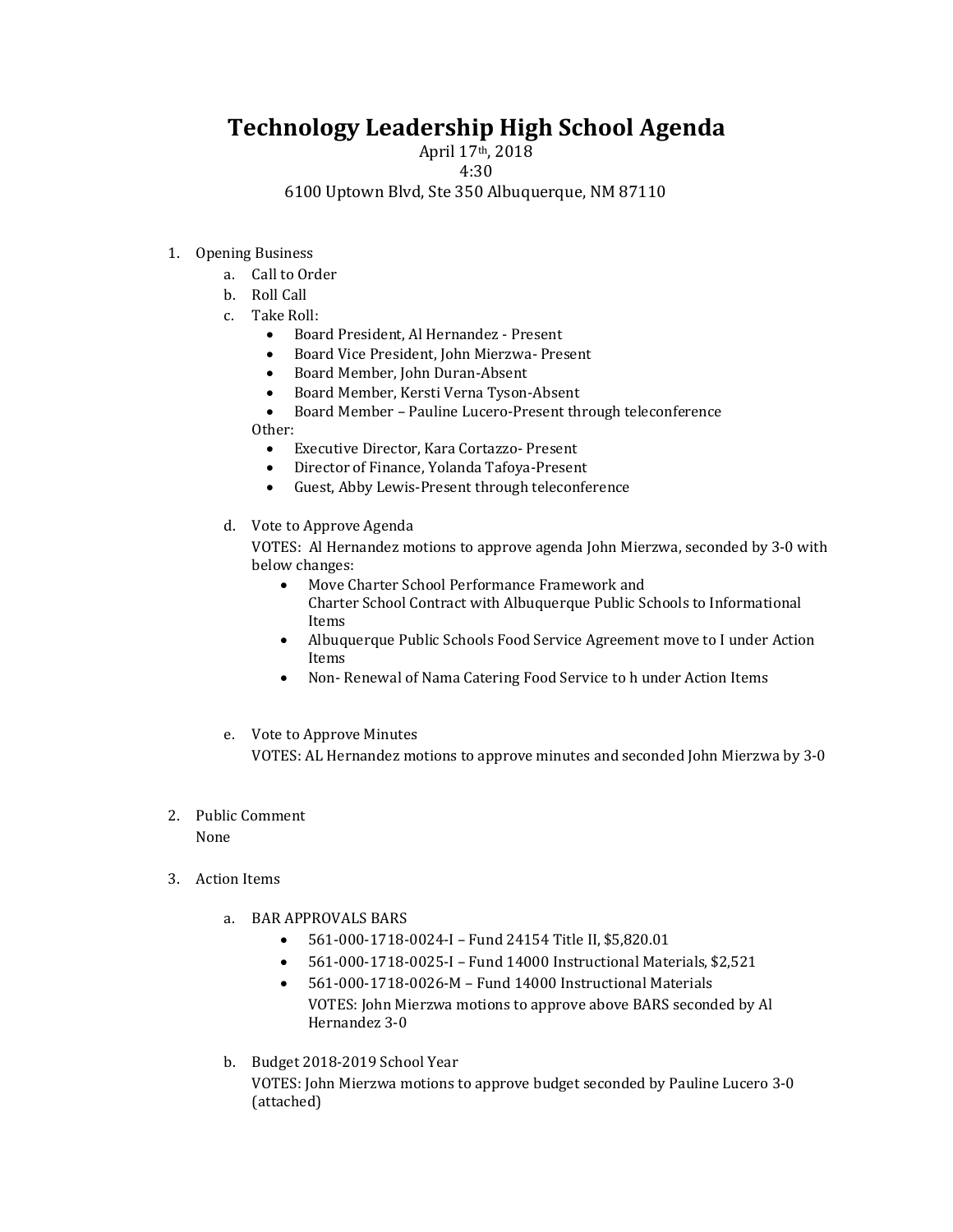- c. Charter School Performance Framework Moved to informational – working on this with APS
- d. Charter School Contract with Albuquerque Public Schools Moved to Informational – working on this with APS
- e. Salary Scale VOTES: Pauline Lucero motions to approve salary scale seconded by Al Hernandez 3-0
- f. School Calendar VOTES: John Mierzwa motions to approve School Calendar seconded by Pauline Lucero 3-0
- g. Instructional Materials Supply Policy
- h. VOTES: John Mierzwa motions to approve Instructional Materials Supply Policy seconded by Al Hernandez 3-0
- i. Albuquerque Public Schools Food Service Agreement VOTES: Al Hernandez motions to approve Albuquerque Public Schools Food Service Agreement seconded John Mierzwa by 3-0
- j. Non- Renewal of Nama Catering Food Service
	- Due to continuous violations on inspections by Bernalillo County VOTES: John Mierzwa motions to approve Non- Renewal of Nama Catering Food Service seconded by AL Hernandez 3-0
- k. Open Bank Account for Monthly Escrow Payment
- l. VOTES: AL Hernandez motions to approve Open Bank Account for Monthly Escrow Payment seconded by John Mierzwa 3-0

## 4. Information Items

- a. Budget Overview
	- I. Expenditure Comparison by Month Finance Director reviewed the Comparison by Month for spending with Board Members (attached)
	- II. Bank Reconciliation Report, February 2018 Finance Director reviewed the Bank Reconciliation for February 18th with Board Members (attached)
- b. Audited Financials FY 2016-2017

Ending balance sheets match. (attached) We had two findings: procurement of purchasing computers exceeding 60,000 and a PO wasn't opened before purchase order

- c. Executive Director Evaluation The evaluation will be sent to Al Hernandez who will disseminate to the other Board Members and will be reviewed at next Board Meeting.
- d. Board Training

Executive Director reminded Board Members to sign up for Board Training on the PEC website.